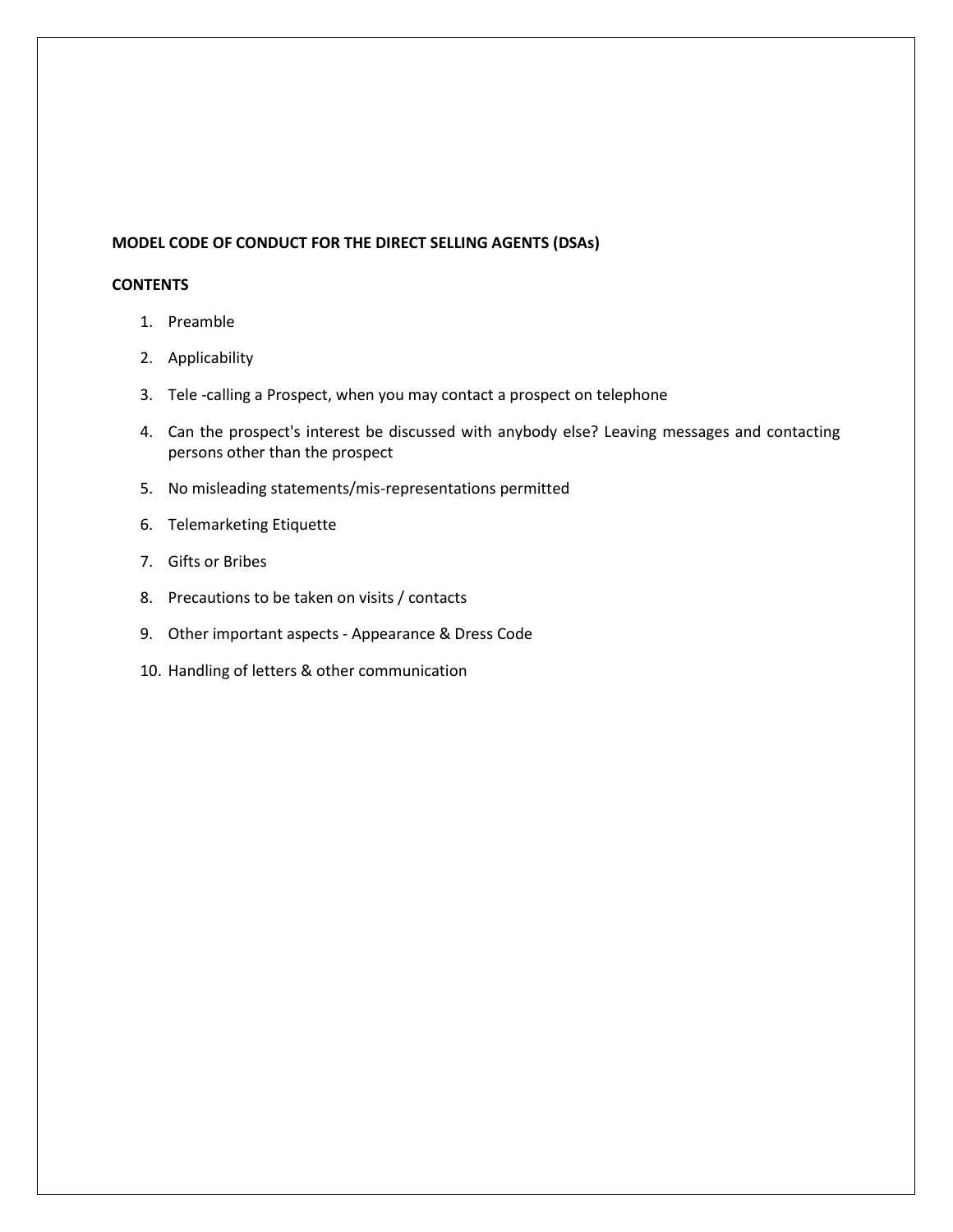## **1.0 Preamble**

Model Code of Conduct for the Direct Selling Agents (DSAs) is a non-statutory code issued by National Housing Bank for adoption and implementation by DSAs while operating as Agents of Housing Finance Company.

## **1.1 Applicability**

Upon adoption and inclusion as part of agreement between AKME Star Housing Finance Ltd and the DSA, this code will apply to all persons involved in marketing and distribution of any loan or other financial product of AKME Star Housing Finance Ltd. The Direct Selling Agent (DSA) and its Tele - Marketing Executives (TMEs) & field sales personnel, namely, Direct Sales Executives (DSEs) or Business Development Executives (BDEs) must agree to abide by this code prior to undertaking any direct marketing operation on behalf of the Company. Any TME/DSE found to be violating this code may be blacklisted and such action taken be reported to the Company from time to time by the DSA. Failure to comply with this requirement may result in permanent termination of business of the DSA with AKME Star Housing Finance Ltd and may even lead to permanent blacklisting by the industry.

A declaration to be obtained from TMEs and DSEs by the DSAs before assigning them their duties is annexed to this Code.

## **2.0 Tele-calling a Prospect (a prospective customer)**

A prospect is to be contacted for sourcing a Company product or Company related product only under the following circumstances:

- o When prospect has expressed a desire to acquire a product through the Company's Internet site/call centre/Branch or through the Relationship Manager at the Company or has been referred to by another prospect/customer or is an existing customer of the Company who has given consent for accepting calls on other products of the Company.
- o When the prospect's name/telephone no/ address is available & has been taken from one of the lists/directories/databases approved by the DSA Manager/Team leader, after taking his/ her consent and DNC registry de-dupe

• The TME should not call a person whose name/number is flagged in "Do not Call" Registry of the Company.

## **3.0 When you may contact a prospect on telephone**

Telephonic contact must normally be limited between 0930 Hrs and 1900 Hrs. However, it may be ensured that a prospect is contacted only when the call is not expected to inconvenience him/her.

Calls earlier or later than the prescribed time period may be placed only under the following conditions:

- When the prospect has expressly authorized TME/DSE to do so either in writing
- Or orally

Residence / Business /Office Address visit must normally be limited between 0930 hours to 1900 hours. Visit earlier or later than the prescribed time period may be made only when prospect has expressly authorized DSA or/ and its employee / representatives to do so either in writing or orally.

## **4.0 Can the prospect's interest be discussed with anybody else?**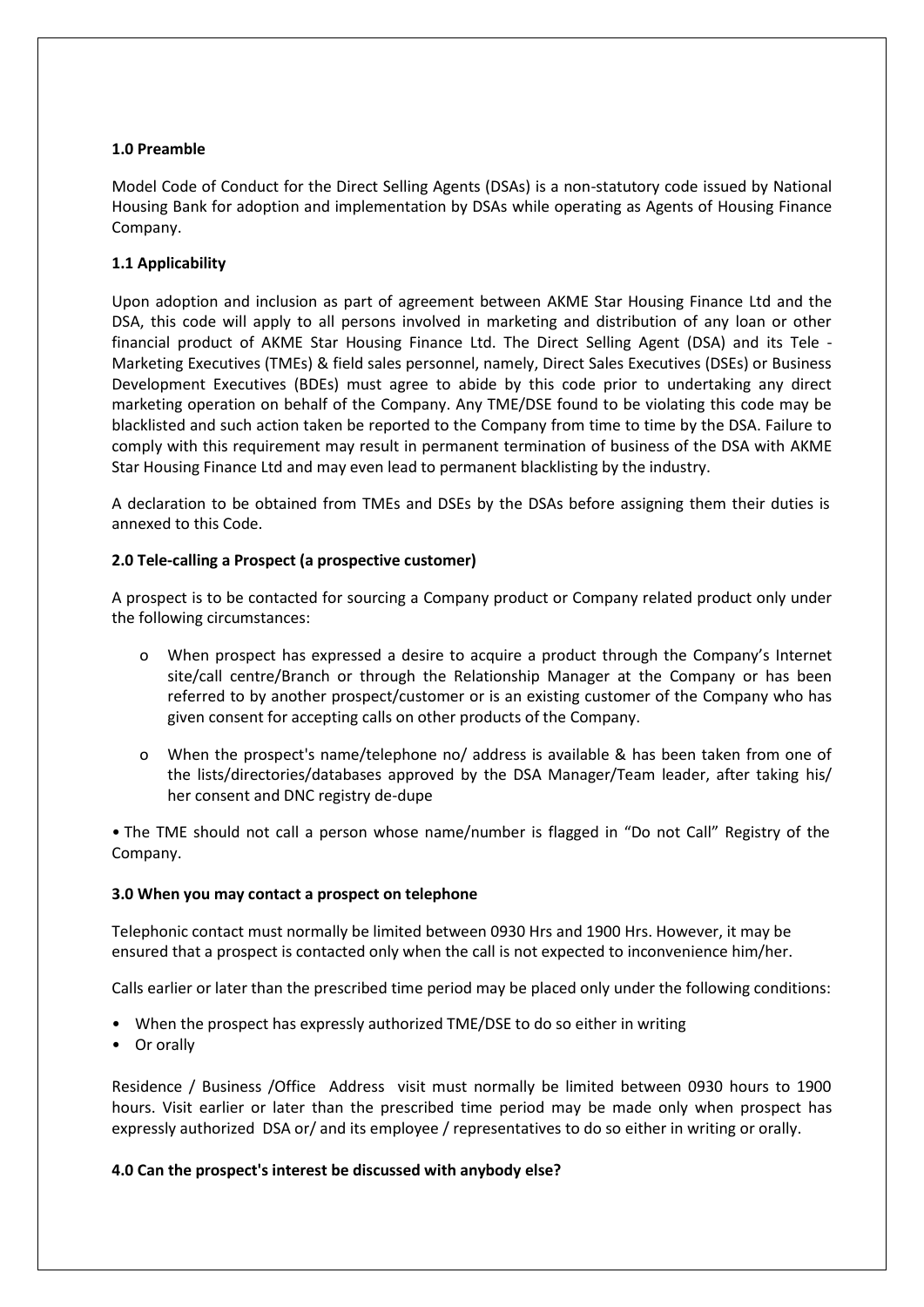DSA should respect a prospect's privacy. The prospect's interest may normally be discussed only with the prospect and any other individual/family member such as Prospect's accountant/secretary /spouse, authorized by the prospect.

## **4.1 Leaving messages and contacting persons other than the prospect.**

Calls must first be placed to the prospect. In the event the prospect is not available, a message may be left for him/her. The aim of the message should be to get the prospect to return the call or to check for a convenient time to call again. Ordinarily, such messages may be restricted to:

"Please leave a message that XXXXX (Name of officer) representing AKME STAR HOUSING FINANCE LTD called and requested to call back at ZZZZZZ (phone number)".

As a general rule, the message must indicate That the purpose of the call is regarding selling or distributing a product Of AKME STAR HOUSING FINANCE LTD

#### **5.0 No misleading statements/misrepresentations permitted**

DSA/TME/DSE should not -

i) Mislead the prospect on any service / product offered;

ii) Mislead the prospect about their business or organization's name, or falsely represent themselves. iii) Make any false / unauthorised commitment on behalf of AKME STAR HOUSING FINANCE LTD for any facility/service.

### **6.0 Telemarketing Etiquettes**

#### **PRE CALL**

- No calls prior to 0930 Hrs or post 1900 Hrs unless specifically requested.
- No serial dialing.
- No calling on lists unless list is cleared by DSA/DMA team leader.

#### **DURING CALL**

- Identify yourself, your company and your principal.
- Request permission to proceed.
- If denied permission, apologize and politely disconnect.
- State reason for your call.
- Always offer to call back on landline, if call is made to a cell number.
- Never interrupt or argue.
- To the extent possible, talk in the language which is most comfortable to the prospect.
- Keep the conversation limited to business matters.

- Check for understanding of **"Most Important Terms and Conditions"** by the customer if he plans to buy the product

-Reconfirm next call or next visit details

- Provide your telephone no, your supervisor's name or your Company officer contact details if asked for by the customer.

- Thank the customer for his/her time

## **POST CALL**

- Customers who have expressed their lack of interest for the offering should not be called for the next 3 months with the same offer

- Provide feedback to the Company on customers who have expressed their desire to be flagged "Do Not Disturb"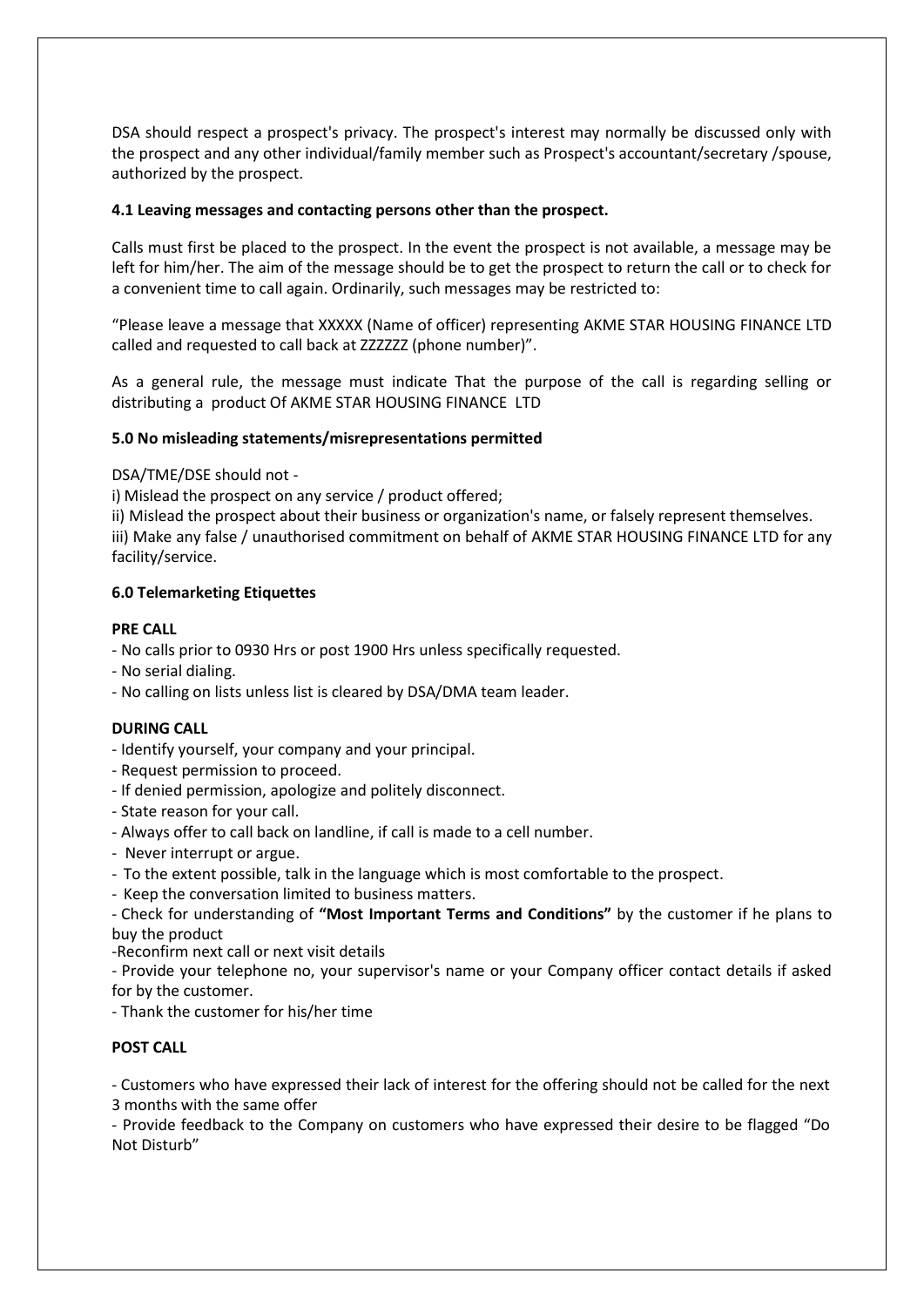- Never call or entertain calls from customers regarding products already sold. Advise them to contact the Customer Service Staff of the Company.

## **7.0 Gifts or bribes**

DSA/DMA or/and its employees /representative will

- Not accepts gifts from prospects or bribes of any kind from the prospects/customers. Further, if he/she is offered a bribe of payment of any kind by the prospect/customer it must be reported to his/her management.
- Not offer any gifts/ gratitude in cash or in kind to the prospect/ customer to solicit business.

## **8.0 Precautions to be taken on visits/ contacts**

DSA/DMA or/and its employees/ representatives should:

i) Respect personal space - maintain adequate distance from the prospect.

ii)Ensure that prospect/ customer is not visited within a period of 3 months of expression of lack of interest for the offering by him/her

iii)Not enter the prospect's residence/office against his/her wishes;

iv) Not visit in large numbers - i.e. not more than one DSE and one supervisor, if required.

v) Respect the prospect's privacy.

vi) If the prospect is not present and only family members/office persons are present at the time of the visit, he/she should end the visit with a request for the prospect to call back.

vii) Provide his/her telephone number, supervisor's name or the concerned Company officer's contact details, if asked for by the customer.

viii) Limit discussions with the prospect to the business and Maintain a professional distance.

## **9.0 Other important aspects - Appearance & Dress Code**

DSA/DMA or/and its employees /representatives should be appropriately dressed while meeting with prospect/customer.

## **10.0 Handling of letters & other communication**

Any communication sent to the prospect should be only in the mode and format approved by the Company.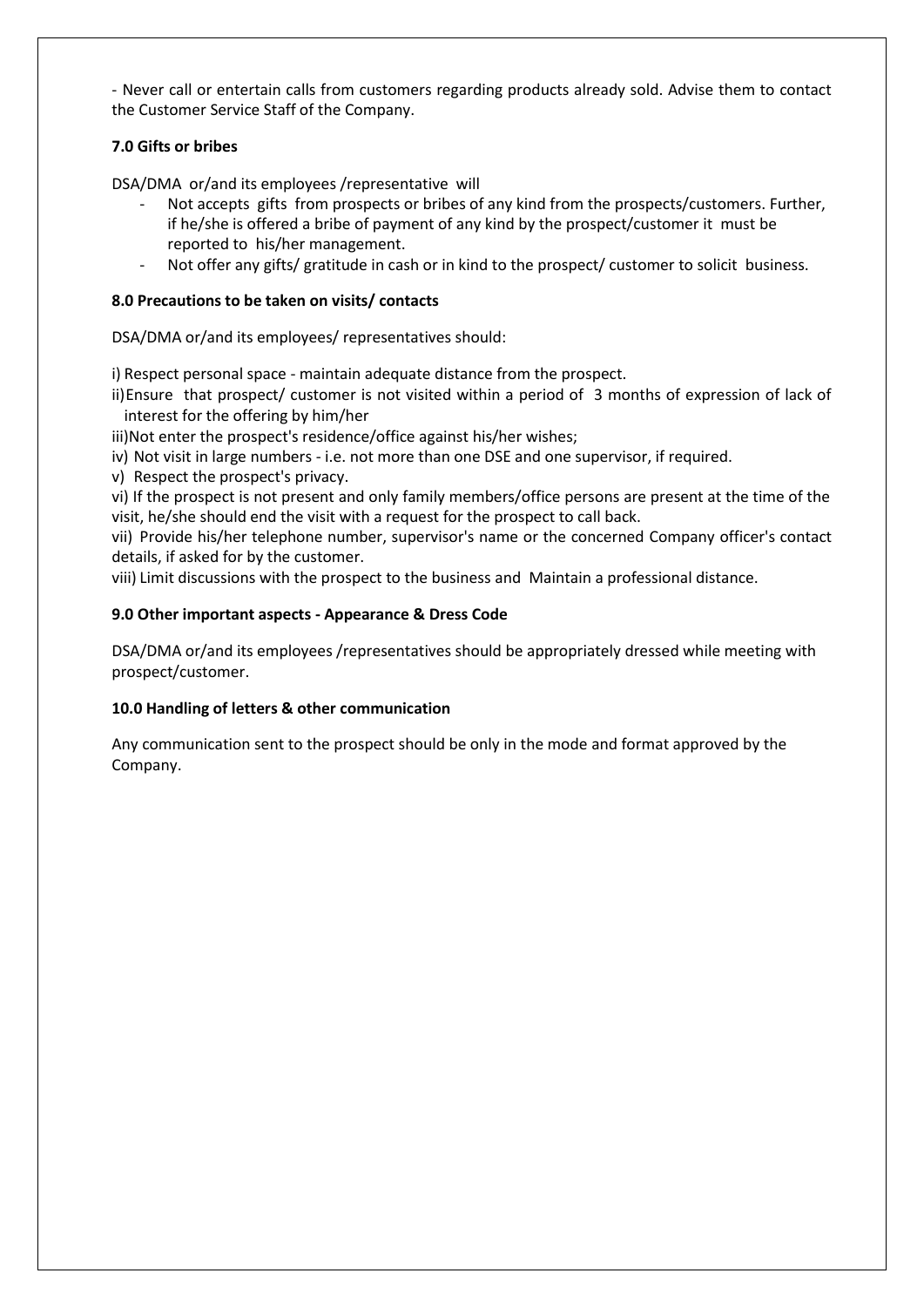## **Annex-1**

## **Declaration-Cum-Undertaking**

**\_\_\_\_\_\_\_\_\_\_\_\_\_\_\_\_** \_\_\_\_\_\_\_\_\_\_\_\_\_\_\_\_

\_\_\_\_\_\_\_\_\_\_\_\_\_\_\_\_

# **Re: Code of Conduct**

Dear Sir,

I am working in your company as a \_\_\_\_\_\_\_\_\_\_\_\_\_\_\_\_\_\_\_\_\_. My job profile, inter-alia, includes offering, explaining, sourcing, and assisting documentation of products and linked services to prospects of Akme Star housing Finance Ltd.

In the discharge of my duties, I am obligated to follow the Code of Conduct attached to this document.

I confirm that I have read and understood and agree to abide by the Code of Conduct. I further confirm that the trainer mentioned below has explained the contents of the Code of Conduct in full to me.

In case of any violation, non-adherence to the said Code, you shall be entitled to take such action against me as you may deem appropriate.

| Signed on this | dav o <sup>+</sup> |  |
|----------------|--------------------|--|
|                |                    |  |

Signature \_\_\_\_\_\_\_\_\_\_\_\_\_\_\_\_\_\_\_ Name \_\_\_\_\_\_\_\_\_\_\_\_\_\_\_ Agency\_\_\_\_\_\_\_\_\_\_\_\_

Signature of Trainer \_\_\_\_\_\_\_\_\_\_ Name \_\_\_\_\_\_\_\_\_\_\_\_\_ Company \_\_\_\_\_\_\_\_\_\_\_\_\_